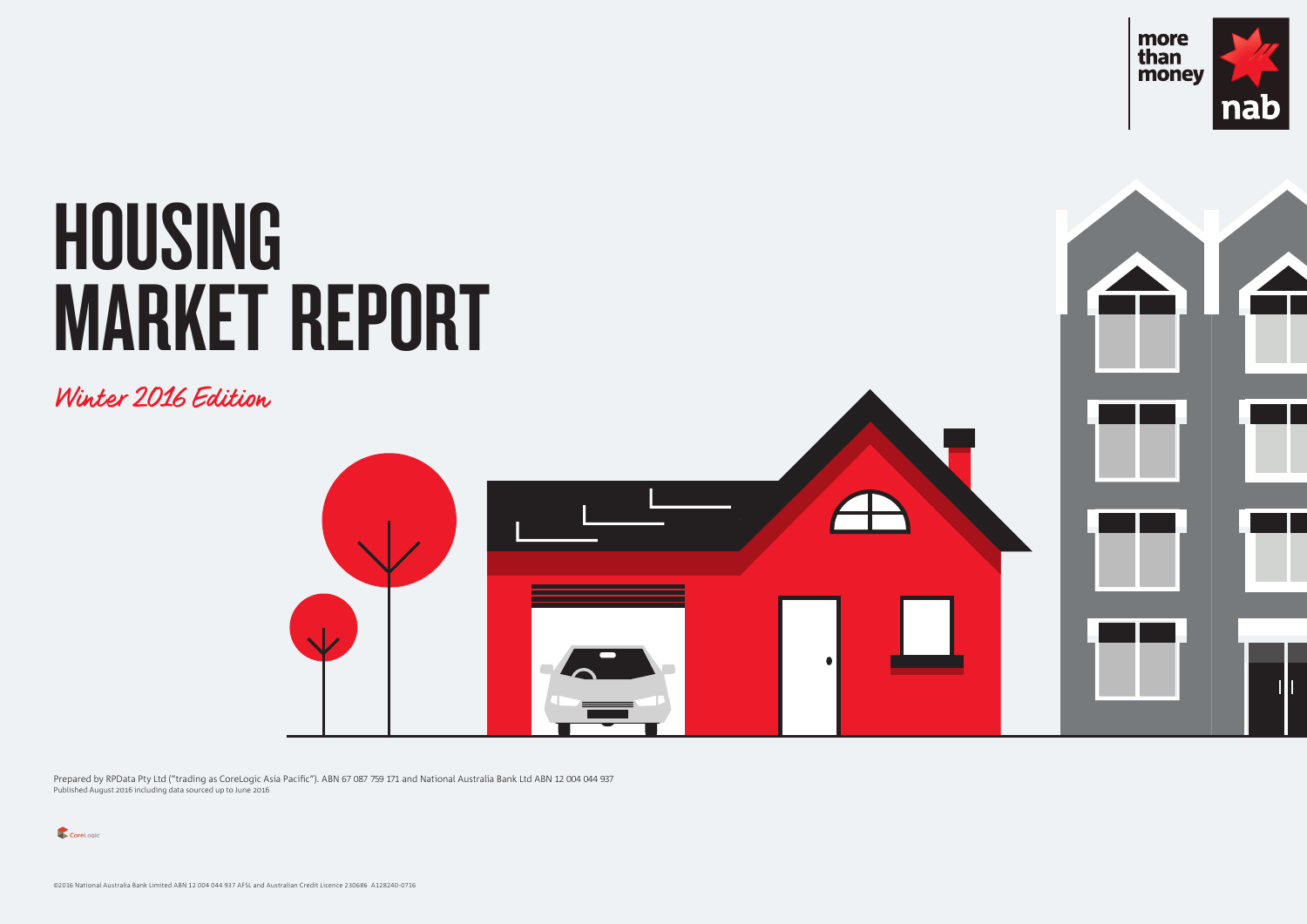# WELCOME TO OUR WINTER 2016 EDITION

The Housing Market Report is your guide to the current home value trends in Australia.

You'll find information about what's happened over the last 12 months, as well as NAB's expectations of where prices are headed in the near future.

The information on the white background (headed **CoreLogic's view**) is about the housing market in the 12-month period to June 2016 for information about capital cities and to May 2016 for information about regional areas.

It was provided by RP Data Pty Ltd, who trade as CoreLogic Asia Pacific, but are referred to in this report as CoreLogic.

The information on the grey background (headed **NAB's view**) is provided by NAB Group Economics, taking into account data sourced until June 2016. It's our economists' view about the national capital city house and unit price growth over the next 18 months to December 2017.

NAB's view takes into consideration the June 2016 NAB Residential Property Survey of property market professionals. The survey asked participants to give their views on where they think house prices are expected to move.

#### Important information

**You can find more detail about the sources we've used for this report in the 'Important Information' section at the end of this document.**

**References to 'NAB' in this report are to National Australia Bank Limited ABN 12 004 044 937.**

#### We've used information from a few different sources to put this report together.

#### Here's how it works: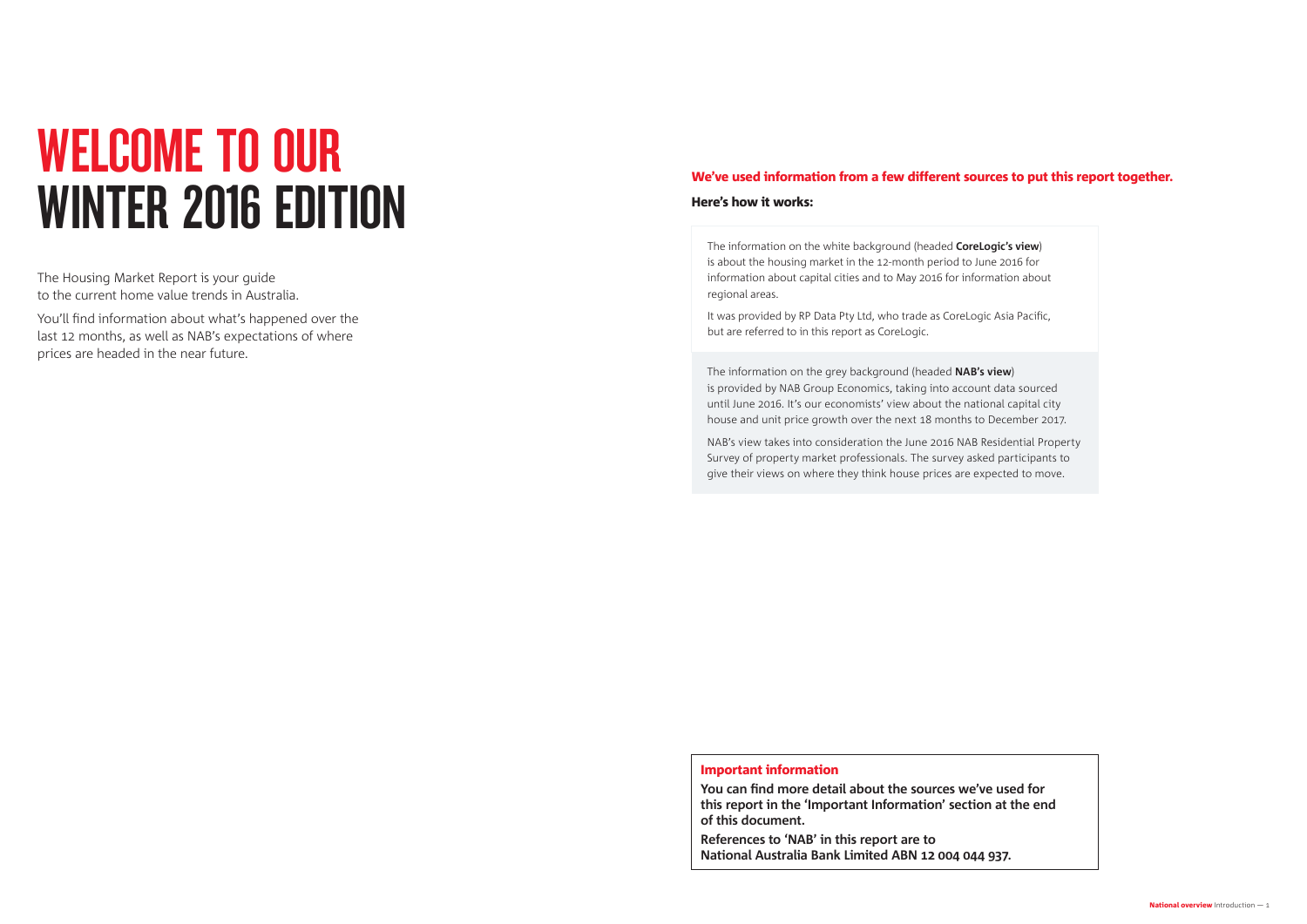#### CoreLogic's view: NAB's view:

#### Indicators painting a mixed picture of market conditions. Any near term strength likely to be temporary, with a more subdued market expected for 2017

### NATIONAL OVERVIEW

Australia's housing market is continuing to show diverse performance from region to region, however, from a macro perspective, home values have been in a growth trend since June 2012. Over that four year period, capital city home values have risen by 37 per cent and regional house values are up by 12 per cent.

The strongest capital gain conditions are emanating from Sydney and Melbourne, where home values have risen by approximately 11 per cent further over the past twelve months, while capital gains in Hobart (+6.2%), Brisbane (+5.3%), Canberra (+3.9%) and Adelaide (+2.2%) have also posted a more modest rise in values over the past twelve months.

\*Data for homes in capital cities, houses in regional areas. Data to Jun-16 for capital cities, May-16 for regional areas Source: CoreLogic

Annual change in home values, Combined capitals and Regional Aust.



#### Annual change in home values over past year\*



Property prices have continued to prove more resilient than expected in 2016 (to date) which are likely supported by better than expected population growth and the recent RBA cut to interest rates, although different price measures are providing conflicting signals. An example of this can be seen in the Sydney market where quality adjusted house prices have increased significantly in the past 6 months.

There are also a number of other (non-price) indicators that point to more mixed conditions in the housing market, including turnover, time on market and vendor discounts. Consequently, we still expect that overall market fundamentals will become less favourable going forward.

Investor housing credit growth has remained relatively subdued in Q2, with annual growth dipping well below APRA's imposed 'speed limit' of 10% (currently 6%) – although this could suggest some upside potential going forward. In contrast, growth in owner-occupied credit has remained fairly robust.

#### Expectations until December 2017



Source: NAB Group Economics

Conditions are less positive in Perth and Darwin, where home values have been trending lower since 2014. Both cities have seen home values fall by approximately 7 per cent since their respective market peaks due to a downturn in migration rates and weaker economic conditions.

The broad regional areas of Australia are also recording a growth trend, however the rate of capital gains is slowing. Mining related regions continue to experience weak housing market conditions while markets that are more associated with tourism and lifestyle factors have strengthened over recent years.

> Indeed, the **NAB Residential Property Survey** has softened with moderation seen in each of the major eastern markets. Consistent with the more difficult environment facing property investors, the Survey showed a fall in the share of foreign buyers of new property as well, although observations on this vary considerably by State – Victoria and NSW saw a surprise lift in demand despite a further deterioration in rental yields and relatively poor affordability. Our average national house price forecast in 2016 has been increased significantly to 5.1%, from 1.5%, although this is still a slower pace of growth than in 2015 (7.8%). Our unit price forecasts are also higher, at 3.6%, up from -1% previously – but less than half the rate of growth seen in 2015. The weakness previously expected for 2016 has now been

#### Key definitions

**Home value** is the value of homes which is the combination of both house and unit values

**Median value** utilises CoreLogic's automated valuation model (AVM) to determine the middle value of all properties in a suburb. The change in median value is measured by the percentage difference between the current median value and the median value over a stated time period (12 months/3 years/5 years)

#### We still expect that overall market fundamentals will become less favourable going forward

Our (quality adjusted) price forecasts have been revised higher this month in recognition of the strength seen in prices to date. Nevertheless, we are not convinced that the fundamentals have changed significantly since last quarter, although the near-term risks may have shifted more to the upside. Rather, we expect that once the recent resurgence in prices runs out of steam, we are likely to be left with a market that remains soft for a little longer than previously expected.

shifted to 2017, with house prices forecast growth to be relatively subdued at 0.5%, while large additions to supply are expected to contribute to a decline in unit prices of 1.9%. The **NAB Residential Property Survey** showed that respondents actually upgraded their price expectations for the next 2 years – especially in NSW – despite deterioration in market sentiment.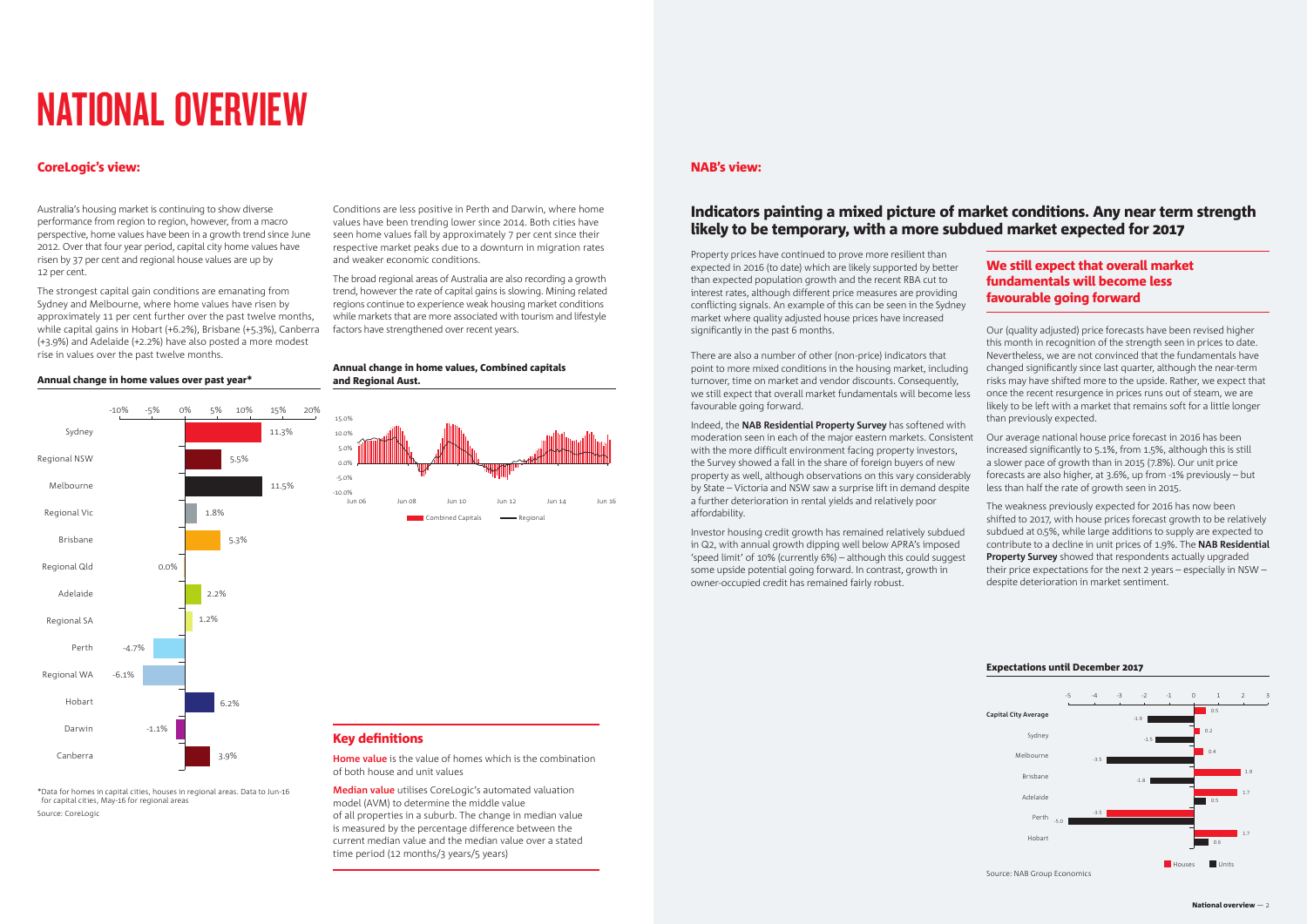



### NEW SOUTH WALES OVERVIEW

The New South Wales housing market has continued to benefit from strong buyer demand which has fuelled the high rate of capital gain that has been evident since June 2012. A high rate of jobs growth, low unemployment and historically high rates of migration, as well as a high level of investment activity are all factors that have helped to push home values substantially higher over the cycle to date.

Sydney has stood out from the other capitals, with home values increasing by 8.9% over the first half of 2016 and 11.3% higher over the past 12 months.

#### NAB's view:

### Sydney price forecasts revised higher for 2016, but less supportive fundamentals suggest a subdued market in 2017

The Sydney property market appears to have shaken off the soft patch that emerged late last year, with prices seemingly accelerating again in recent months.

The recent RBA interest rate cut has also fuelled some of the resurgence. That said much of the strength appears to stem from price adjustments that take account of changes in the quality of properties sold in the market. In contrast, simple median price measures, which are more reflective of the prices being paid by buyers, suggest that Sydney prices were actually flat-to-falling over this period. These conflicting results as well as the possibility that recent policy changes may have brought forward demand from investors (particularly foreign investors ahead of the 4% stamp duty surcharge from June 21) makes it difficult to gauge the true condition of the housing market at present.

Rental yields have fallen to their lowest level in recent history, indicating a well-supplied market and impacting incentives for investors. Sales volumes also appear to be dropping, which coincides with a recent rise in the average time a property spends on market before sale and greater vendor discounting.

Affordability has been a major issue in the Sydney housing market and does not appear to be getting much better. With household income growth expected to remain subdued, price gains will need to be more modest for quite some time to see affordability improve.

While this is a better outcome than we had expected, it is certainly consistent with solid economic performance in NSW, and relatively elevated rates of population growth – supported by a reversal of interstate migration post mining boom

Interest rates are low, and are expected to stay that way for quite some time, while foreign demand remains significant and pent up demand remains large (following years of housing undersupply). The supply situation is starting to change however, given the record amount of residential construction projects in the pipeline for NSW (especially for medium-density housing).

Consistent with this view on market fundamentals, the **NAB Property Survey** showed that market sentiment eased a little in NSW during Q2 2016, with the index well down on last year's high, while foreign demand remained subdued compared to previous periods.

NAB has revised up the near-term forecasts of quality adjusted prices growth to reflect the strength seen to date. House price growth forecasts were increased to 8.6% (from just 1.5%) in 2016, while unit/apartment price growth was raised to 7.2% (from -0.6%). The market however, is expected to lose momentum in 2017, keeping growth in house prices relatively subdued at 0.2%, while the additional headwinds to the unit/ apartment market will likely take hold over coming months, prompting an expected price decline of 1.5% in 2017.



\*Data for homes in capital cities, houses in regional areas. Data to Jun-16 for capital cities, May-16 for regional areas Source: CoreLogic

The annual rate of home value growth has slowed significantly from its peak growth of 18.4% in July of last year but has accelerated from a recent low of 7.4% in March 2016.

All of the broad regional markets across New South Wales have seen house values rise over the twelve months, with the strongest capital gains recorded in the Illawarra region, which has even outperformed Sydney for capital gains, however still remains a much more affordable housing market.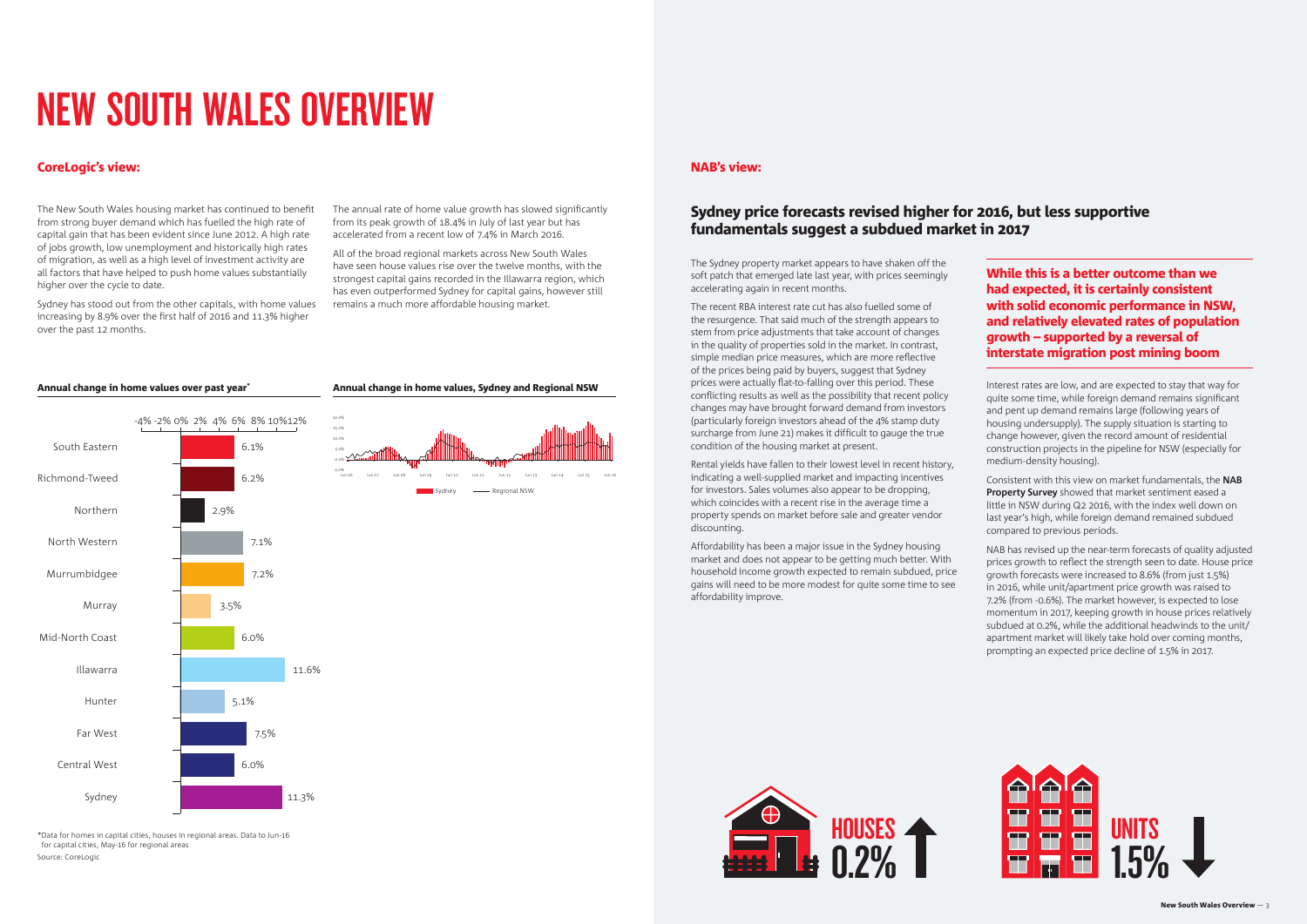



# VICTORIA OVERVIEW

Melbourne's housing market has recorded the highest level of growth in home values over the past twelve months, increasing by 11.5 per cent.

Unit values increased by 6.1 per cent over the last financial year compared with a 12.2 percent gain in Melbourne house values. The lower growth rate in the unit sector can most likely be attributed to higher supply levels of high rise apartments that is particularly evident in the CBD as well as other inner city markets.

Despite the high rate of capital gains, Melbourne housing remains remarkably more affordable compared to Sydney. House prices in Melbourne are approximately 25 per cent lower than Sydney's.

#### NAB's view:

### Forecasts for 2016 revised up, but momentum expected to slow. Uncertain foreign demand and supply risks in the CBD apartment market remain major concerns

Melbourne property prices have continued to perform well amid ongoing support from solid population growth, better economic performance, and the RBA's most recent cut to the cash rate.

While Melbourne prices continue to be well below those in Sydney, annualised growth rates have actually been faster this year, although not by enough to help close the gap. The relatively lower price of property may be making Melbourne property more attractive to foreign buyers (consistent with signs of renewed foreign buyer interest in the NAB Residential Property Survey) although rental yields remain very weak as adequate supply, low interest rates and subdued wages growth all work to constrain rental growth.

Solid demand fundamentals could potentially support the market in the near-term, particularly should the RBA follow through with further rate cuts – a possibility, though not expected by NAB Group Economics at the time of writing.

Improved prospects for the Victorian economy are a welcome development for the market, and will help to cushion it from a severe correction (assuming no unforeseen shocks to the broader economy). Vacancy rates of around 3% in Melbourne suggest the market is on the cusp of being oversupplied, while a record level of housing construction (especially apartments) in the pipeline suggests supply risks are casting a long shadow over the outlook.

#### Solid demand fundamentals could potentially support the market in the near-term, particularly should the RBA follow through with further rate cuts

Despite a lift in foreign demand, which could partly reflect a bringing forward of demand ahead of recent policy changes (above), the **NAB Residential Property Survey** reported a notable deterioration in market sentiment for Victoria in the June quarter, unwinding the large gains from the previous month. Nonetheless, the State is still experiencing the strongest levels of sentiment overall (along with NSW), albeit well down on the levels seen in recent years.

Consistent with the drop in sentiment, Survey respondents modestly downgraded their house price expectations for the next 12 months and 2 years. Even so, the unexpected strength in prices growth so far this year has prompted NAB to revise up forecasts for 2016. House prices in Melbourne are now forecast to rise 6.1% in 2016 (up from 2.3%), while unit/apartment forecasts have been lifted to 0.6% (from -3%). NAB's previous expectation for a more subdued housing market has been pushed back into 2017, although the precise timing of when the market will shift is difficult to predict – particularly given policy uncertainty.

House price growth is expected to be a modest 0.4% in 2017, while the anticipated ramp up in supply of units/apartments, and uncertainties over foreign and investor demand will likely see prices for this type of housing fall 3.5% in 2016.

Annual change in home values, Melbourne and Regional Vic





#### Annual change in home values over past year\*

The regional areas of Victoria have all shown some level of capital gain over the past 12 months, however none of the regional markets have seen value growth as strong as the capital city.

Most regional areas of Victoria are recording annual growth of around 2 to 5 per cent.

\*Data for homes in capital cities, houses in regional areas. Data to Jun-16 for capital cities, May-16 for regional areas Source: CoreLogic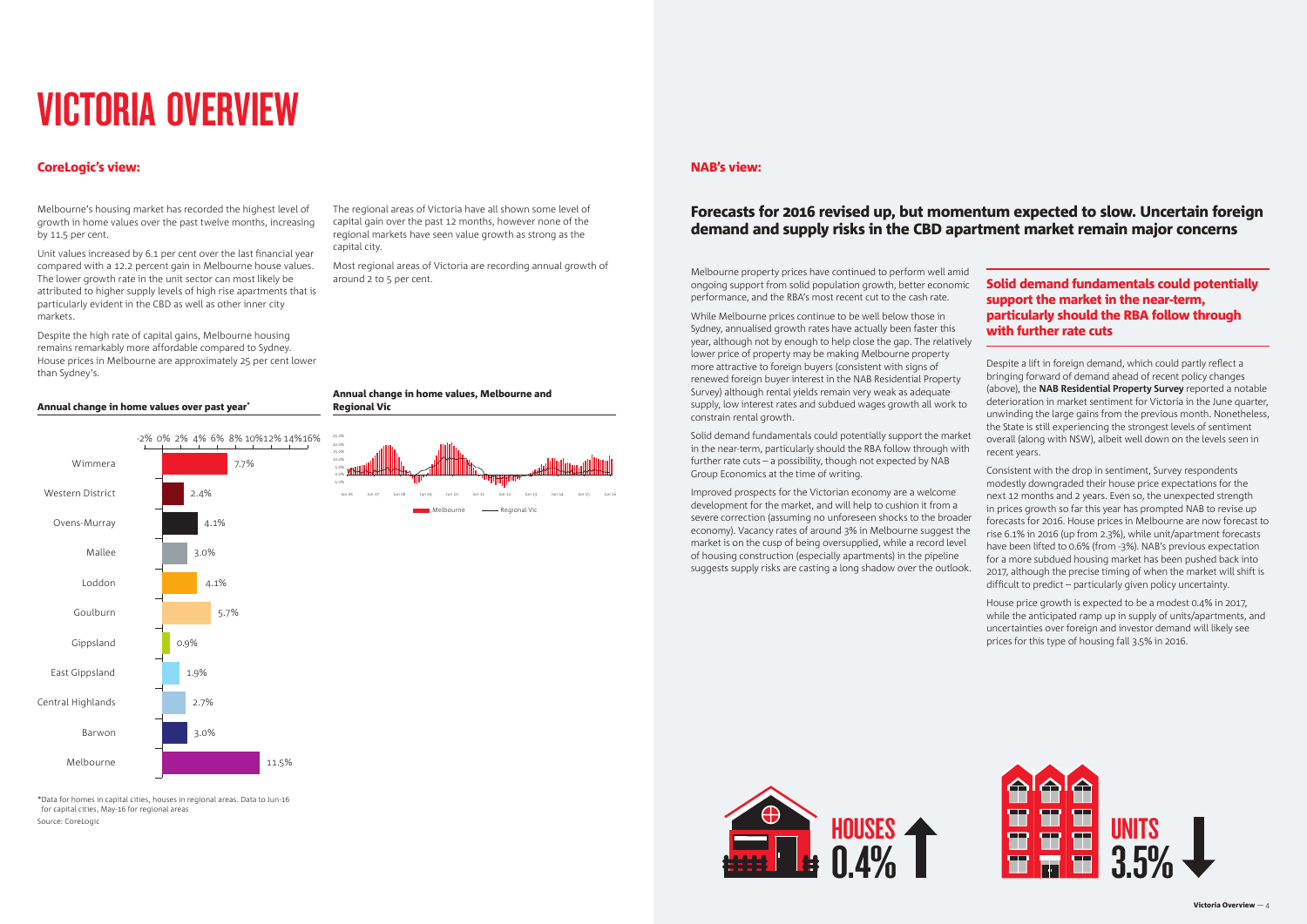



### QUEENSLAND OVERVIEW

Brisbane's housing market has shown a relatively consistent and sustainable pace of growth, with home values moving 5.3 per cent higher over the past twelve months.

The trend in capital gains across Brisbane has seen some improvement over recent months however most of the gains are being driven by detached housing, where values have increased by 5.6 per cent over the 2015/16 financial year, compared with a 2.4 per cent rise in unit values.

Annual change in home values, Brisbane and Regional Qld



#### NAB's view:

#### Brisbane housing market seeing steady growth, but is expected to lose momentum – driven by lower apartment prices

Brisbane's housing market has seen relatively steady price growth, but has again underperformed relative to the other major eastern capital cities. This might be a reflection of the ongoing drag that the mining sector is having on the State's economy, although prominent non-mining sectors in Queensland's south-east have shown hints of improvement, with the support of lower interest rates and previous AUD depreciation.

Rental yields are significantly higher than in Sydney and Melbourne, which should attract investor demand, although the Q2 NAB Residential Property Survey suggested a drop in foreign buyer interest, while changes to stamp duty for foreign investors may also slow foreign demand (a 3% transfer surcharge for foreign investors is to be implemented from October 1).

Affordability is also much more favourable in Brisbane, which means there is scope for a rise in owner-occupier demand, although that has been the case for some time and has yet to trigger a significant (and sustained) acceleration in prices.



The combined effect of the supply response, weak labour market conditions and an uncertain outlook for demand suggest the risks to the outlook have shifted to the downside

Consistent with the relatively subdued market conditions, the **NAB Residential Property Survey** showed deterioration in market sentiment for Queensland in Q2 2016, although forward expectations (up to 2 years ahead) were revised higher.

Consequently, years of previously pent-up demand for housing is likely to be less supportive going forward, particularly with supply now set to ramp up rapidly (especially apartments). The combined effect of the supply response, weak labour market conditions (resulting in subdued income and slowing population), and an uncertain outlook for (mainly foreign) demand suggest the risks to the outlook have shifted to the downside. While there are signs that momentum could be slowing, NAB have revised 2016 forecast for Brisbane house price growth modestly higher, to reflect a better than expected result earlier in the year – up to 4%, from 2.6%. This is also the case for units/apartments, which are expected to rise 1.7%, revised up from -0.6%. For now, we have pushed back our expectation for a more

While sentiment is not as weak as in WA and SA, the index is well below NSW and Victoria, and is also down on the levels seen in recent years. Consistent with the surprise lift in longer-term sentiment, respondents upgraded their house price expectations for the next 1-2 years, as well as their rental expectations despite the mounting risk of oversupply over that period. As a result, Queensland has regained its place as the State with the strongest house price expectations in the Survey.

pronounced slowing in prices growth to 2017, with house prices expected to rise by a more modest 1.9%. Supply additions are expected to have a disproportionately large effect on units/ apartments, where prices are forecast to fall 1.8%.

Annual change in home values over past year\*

With Brisbane home values consistently under-performing the larger capital cities, affordability remains much less of a concern and rental yields remain reasonably high, which is likely to be attractive to investors, further driven by the record low yields being observed currently in segments of the Sydney and Melbourne housing market.

The lifestyle markets, particularly Gold Coast and Sunshine Coast, are showing much healthier conditions thanks to rising tourism numbers and higher demand from lifestyle buyers.

\*Data for homes in capital cities, houses in regional areas. Data to Jun-16 for capital cities, May-16 for regional areas Source: CoreLogic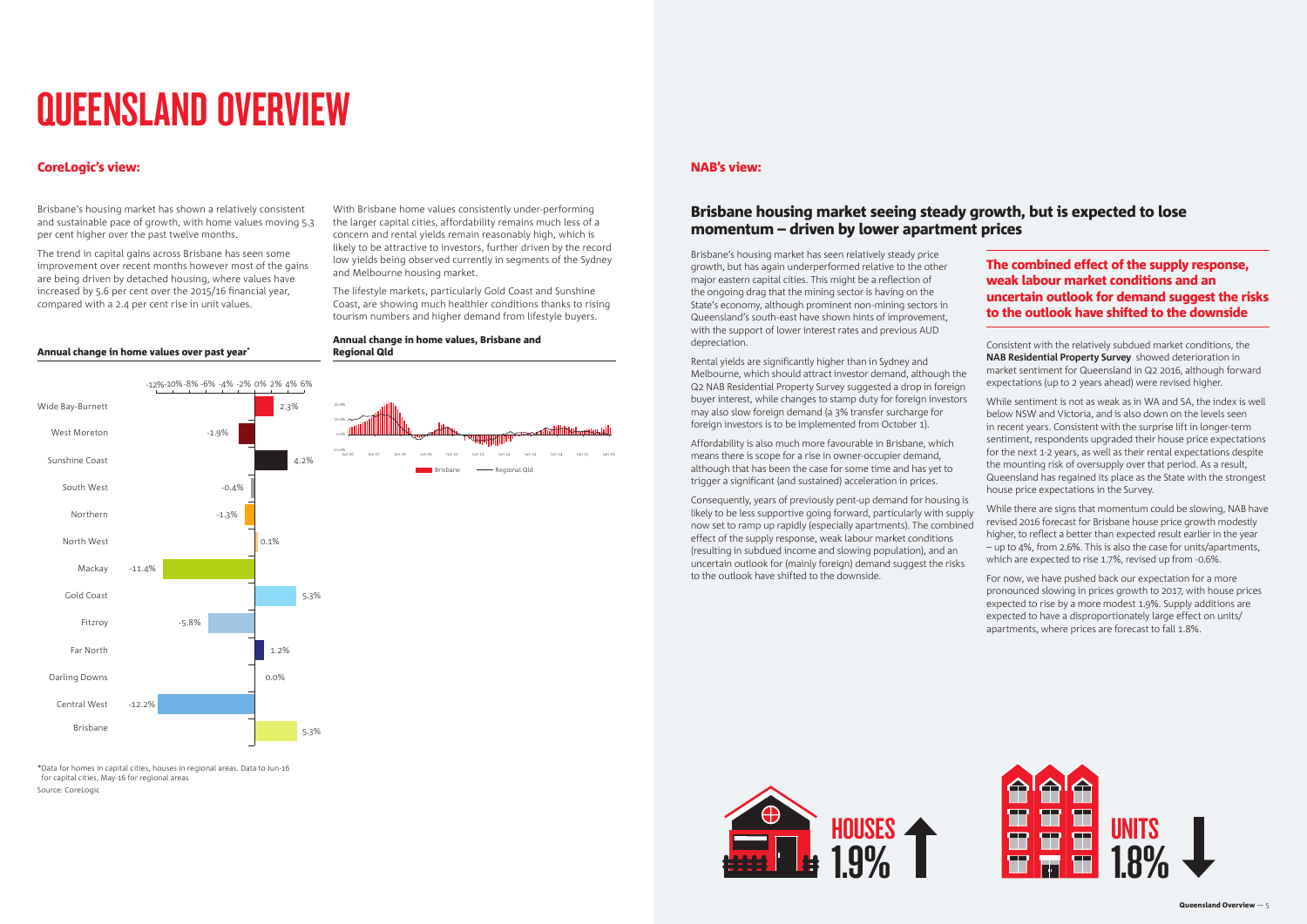



# SOUTH AUSTRALIA OVERVIEW

Adelaide home values have continued to trend higher during 2016, increasing by 2.2 per cent over the past twelve months. The annual value growth for houses and units has been quite similar, recorded at 2.2 per cent and 1.7 per cent respectively. While home values are rising, rental rates have fallen over the year, down 0.4 per cent for houses and 0.8 per cent for units.

The regional markets of South Australia have mostly returned a positive result, with values rising across each of the regional division apart from the South East, where home values have fallen by 0.4 per cent over the past twelve months.



Jun 06 Jun 07 Jun 08 Jun 09 Jun 10 Jun 11 Jun 12 Jun 13 Jun 11 Jun 15 Jun 16

#### Annual change in home values, Adelaide and Regional SA

#### NAB's view:

### The challenging economic environment is expected to keep property price growth contained in South Australia

Subdued economic conditions in South Australia continue to be the main constraint on the State's housing market. Unfavourable demographic factors, weak commodity prices, as well as the long-term structural decline of its manufacturing base remain key challenges to growth.

South Australia also lacks the industry mix and job opportunities to draw workers back to the State as the National economy rebalances towards non-mining activity. That said, the lower AUD is starting to show some support to areas such as tourism, while improvements in business conditions and confidence are a welcome sign that the economic situation is beginning to turn.

Recent policy announcements at both the State and Federal level, aimed at promoting job and economic growth, are also encouraging.

Below-average population growth, combined with high – albeit improving – unemployment, is in turn creating very limited demand and price incentive for residential property.

House price growth has been relatively mixed of late, up just 2.2% over the year, while unit prices appear to be turning down again. NAB's expectation for lackluster economic performance to continue in SA over 2016 and 2017 will severely limit employment and wage growth, with flow on effects for the local housing market.

NAB's expectation for lacklustre economic performance to continue in SA over 2016 and 2017 will severely limit employment and wage growth, with flow on effects for the local housing market

According to the **NAB Residential Property Survey**, sentiment towards residential property in SA/NT improved in Q2 2016 despite mixed economic conditions and unconvincing trends in the housing market. However, even with this improvement, sentiment overall remains extremely weak.

Nevertheless, respondents are no longer expecting declines in prices going forward, but rather a flat market in the near-term, with modest rises after 2 years. Rental expectations have also improved a little, although are still expected to fall in the near-term.

Given NAB's expectation for the State's economic, population and household income growth to remain subdued, both house and apartment prices are forecast to grow at a fairly modest 1.7% and 0.5% respectively in 2017.



#### Annual change in home values over past year\*

\*Data for homes in capital cities, houses in regional areas. Data to Jun-16 for capital cities, May-16 for regional areas Source: CoreLogic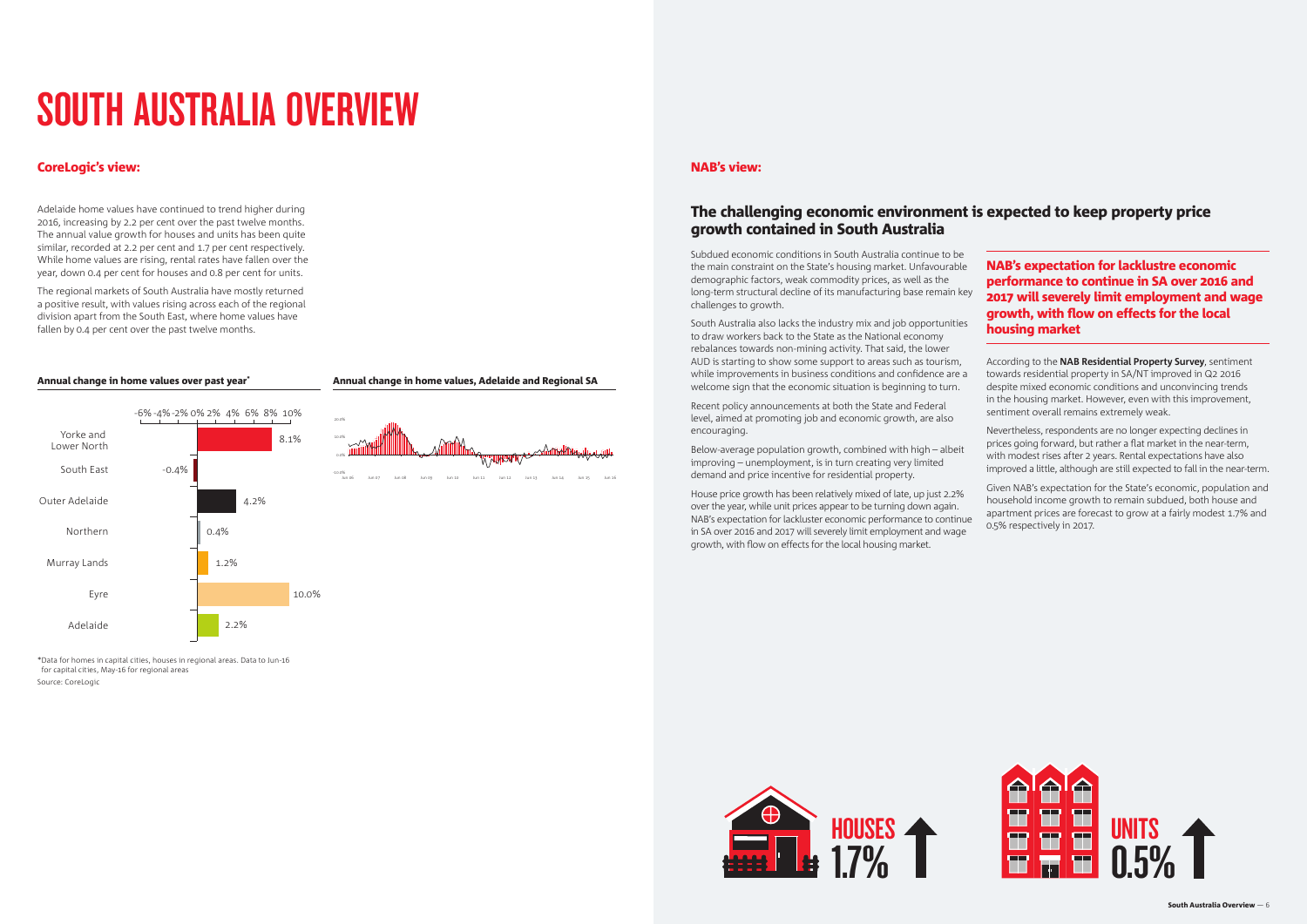



### WESTERN AUSTRALIA OVERVIEW

Perth is one of only two capital cities to have seen home values fall over the past year, moving 4.7 per cent lower. The soft housing market conditions have been evident since late 2014 when home values peaked. Since that time, Perth values have fallen by 7.4 per cent.

The negative results are being recorded across both house and unit stock, however unit values have fallen by a slightly larger margin over the past twelve months; down 5.5 per cent compared with a 4.6 per cent fall in house values.

With the pipeline of large infrastructure projects continuing to wind down and commodity prices remaining low compared with their 2011 peaks, housing demand in the mining related areas remains generally soft which is continuing to place downwards pressure on home values.

#### Annual change in home values, Perth and Regional WA

#### NAB's view:

### Perth housing market continues to feel the strain from weaker economic conditions in WA. Further price falls can be expected

The Perth property market remains in decline as the far reaching effects of the mining sector continue to play out. Property prices have fallen nearly 5% over the past year, but with further job losses still expected in mining and related sectors, the associated slowdowns in population and income growth are likely to see additional pressures placed on capital values going forward.

Housing supply is also set to increase, with the value of residential construction projects remaining fairly elevated, potentially adding to the already very high rental vacancy rate in Perth. Rental values have been in clear decline, stemming demand from investors, although rental yields remain higher than in Sydney and Melbourne (at least for now).

Certainly, the NAB Residential Property Survey has also shown that foreign demand, particularly for new properties, has been quite soft in recent quarters.



Given the combination of slowing population growth and solid additions to supply yet to come, the Perth housing market is expected to remain under fairly severe pressure

Sentiment towards the WA housing market has shown little to no improvement in the **NAB Residential Property Survey**. The State continued to see the worst level of sentiment of all the States in Q2 2016, and by a fairly significant margin. Additionally, WA and SA/NT are the only States where residential property market sentiment is currently negative, having been negative in WA since early 2014.

While property prices in most capital cities have exceeded expectations, prices in Perth have been even weaker than expected. Consequently, growth forecasts for 2016 have been revised down to -5.5% for houses (from -3%), while units were lowered to -7.2% (from 3%).

Given the soft survey outcomes and NAB's expectation for economic conditions to remain weak in WA, both house and apartment prices in Perth are expected to fall a further 3.5% and 5% respectively in 2017.

Current housing market conditions across the state favour buyers over sellers. Homes are taking approximately 70 days to sell and vendors having to discount their original listing price by an average of 7.8% in order to make a sale.

#### Annual change in home values over past year'

\*Data for homes in capital cities, houses in regional areas. Data to June-16 for capital cities, May-16 for regional areas Source: CoreLogic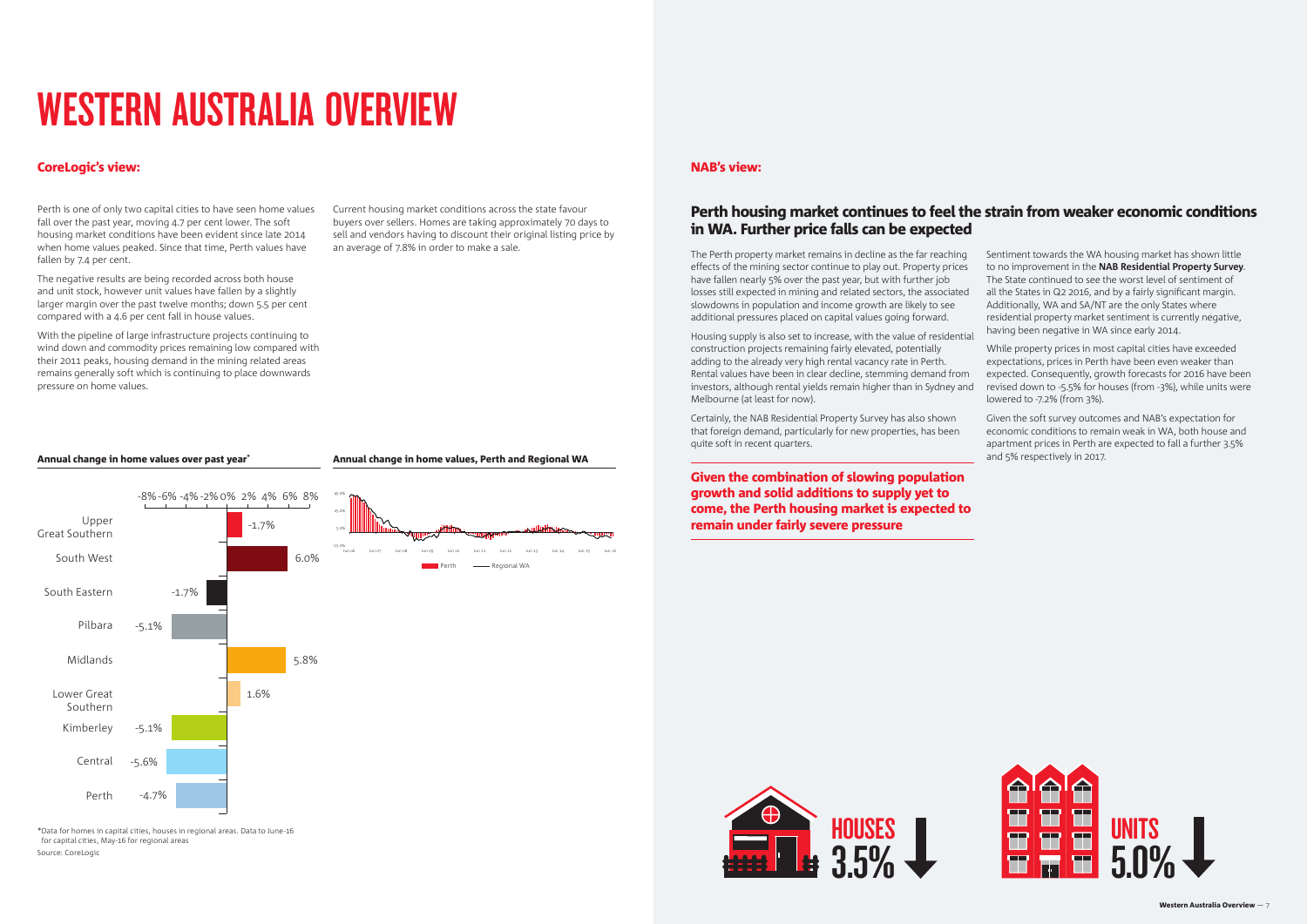



# TASMANIA OVERVIEW

The Hobart housing market appears to have turned a corner, with home values rising 6.2 per cent over the past twelve months; the strongest growth rate since 2010.

The annual capital gain places Hobart as the third best performing capital city over the past twelve months which is a substantial turn around for Hobart which has previously been tracking as one of the softest capital city housing markets.



#### Annual change in home values, Hobart

#### NAB's view:

### A tentative lift in economic conditions in Tasmania, coupled with moderate growth in housing supply, is driving prices higher. More gains expected, but at a slower pace

The outlook for the Tasmanian economy appears to have improved, although the surprising strength in property prices to date might still suggest at least some departure from fundamentals.



#### On balance, the demand environment for housing is expected to be steady, but far from outstanding, which is unlikely to maintain the trend set for prices so far in 2016

Vacancy rates remain very low relative to most other capital cities, while housing approvals and commencements have slowed.

Hobart house prices have increased a solid 5.7% over the past year, while unit prices have risen an impressive 10.3%. This has occurred despite the fact that income growth has been modest (consistent with most other States) and the unemployment rate in Tasmania remains above 6%, although Hobart's unemployment rate has seen an improvement. for prices so far in 2016. Given the stronger starting point, NAB is now forecasting Hobart house prices to rise by a solid 8.5% in 2016 (previously 6%) and unit prices to increase 9% (previously 7%). Momentum will slow somewhat into 2017, with house prices expected to rise 1.7% and .% units 0.6%.

Relative affordability is making Hobart a more attractive destination for buyers, especially given that Hobart still has higher rental yields than all other capital cities. On balance, the demand environment for housing is expected to be steady, but far from outstanding, which is unlikely to maintain the trend set

#### Annual change in home values over past year\*

The regional areas of Tasmania area also showing an upwards trajectory in home values as buyer demand starts to lift.

Buyers are likely to be attracted to the sheer affordability of Tasmanian home prices as well as the high rental yields and lifestyle aspect of the Hobart market place.

\*Data for homes in capital cities, houses in regional areas. Data to Jun-16 for capital cities, May-16 for regional areas Source: CoreLogic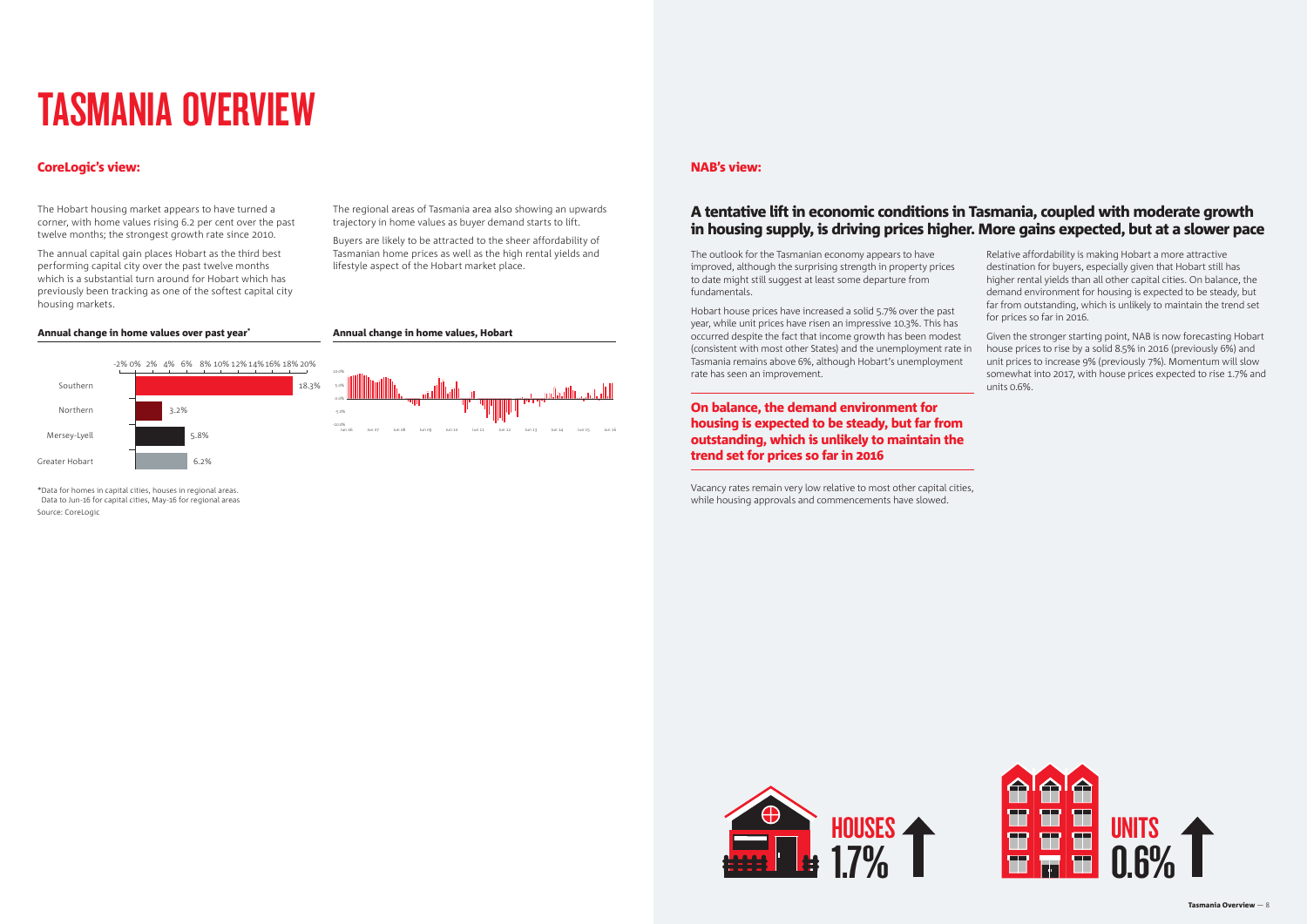# NORTHERN TERRITORY OVERVIEW

Darwin was the first capital city to move through its cyclical housing market peak, with home values starting to trend lower from June 2014. Since that peak, Darwin home values have fallen by a total of 6.9 per cent.

The past twelve months has seen some moderation in the rate of decline, potentially indicating that the Darwin housing market is finding a floor. While home values were down 1.1 per cent over the financial year, house values are showing some resilience, declining by only 0.1 per cent while unit values were down a more substantial 4.9 per cent over the year.



#### Annual change in home values, Darwin

#### NAB's view:

The Northern Territory has just under a quarter of a million residents and an economy highly dependent on mining and mining-related construction, as well as a large defence and public sector presence. This sets it apart from most other States and Territories, however, construction is nearing completion and much of the construction and civil engineering work is finished or close to finished. Large additions to the supply of apartments in recent years, has seen vacancy rates rising sharply and property prices down more than 1% annualised – despite a short lived revival earlier in the year

Recent data show that the positive impact of the project has already tailed off and that employment, wages, business investment and home prices are beginning to struggle. This is likely to worsen upon project completion next year, and a large number of job losses can then be expected with insufficient offset coming from other important sectors such as public sector/ defence, tourism and agriculture.

This is having a clear flow on effect on the housing market in Darwin, which along with large additions to the supply of apartments in recent years, has seen vacancy rates rising sharply and property prices down more than 1% annualised – despite a short lived revival earlier in the year.

These trends are likely to continue as mining investment winds down even further, putting added pressure on the housing market. On a more encouraging note for investors, rental values have not adjusted as quickly, seeing rental yields for houses hold up around 5%.



#### Annual change in home values over past year\*

### Pressure on residential prices set to intensify as major LNG projects around the Northern Territory are completed

\*Data for homes in capital cities, houses in regional areas. Data to Jun-16 for capital cities, May-16 for regional areas Source: CoreLogic

Buyers in the Darwin housing market are well positioned, with the typical Darwin home averaging 85 days to sell; the longest average selling time of any capital city.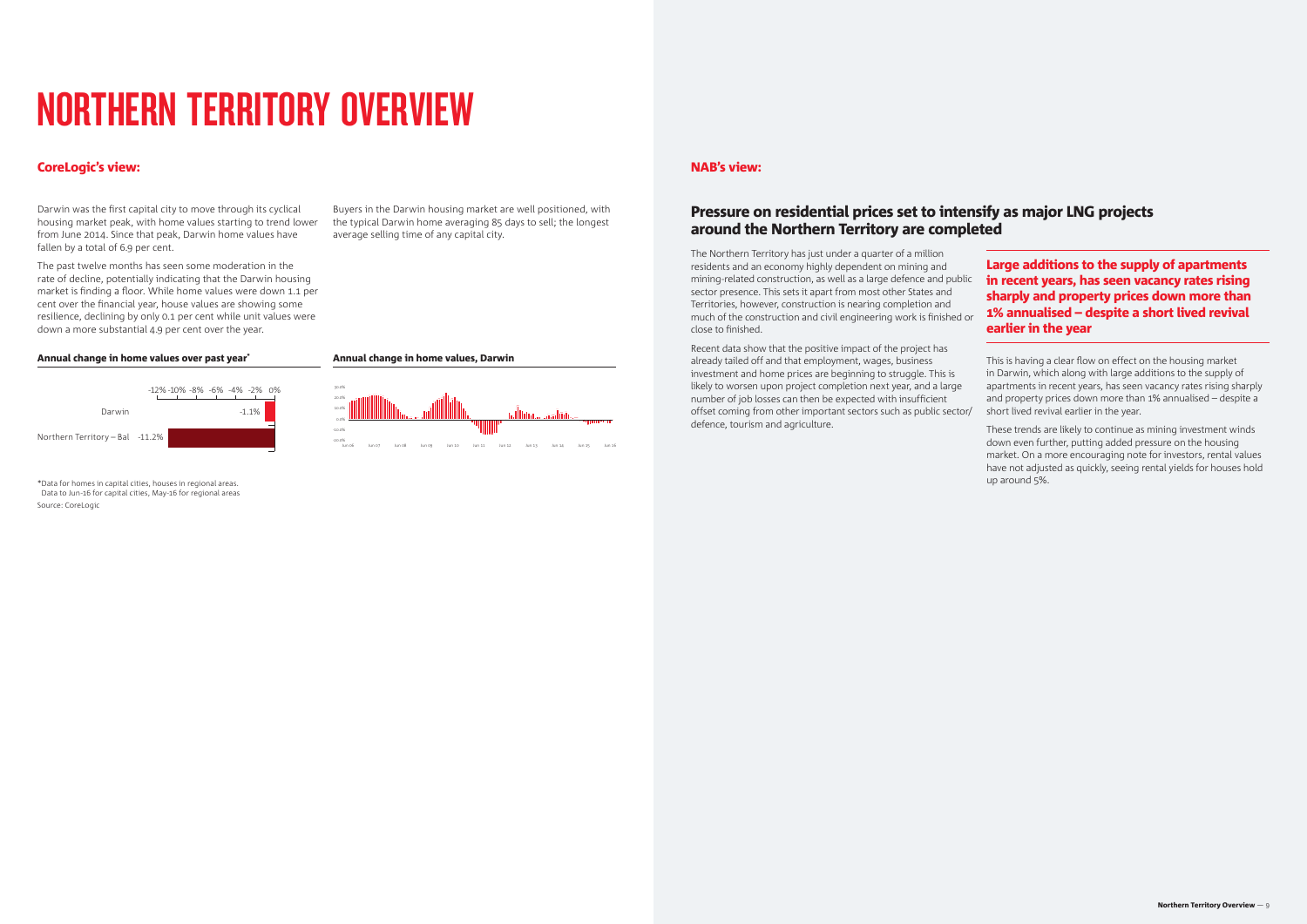### AUSTRALIAN CAPITAL TERRITORY **OVERVIEW**

#### CoreLogic's view:

The Canberra housing market has gathered some momentum over the 2015/16 financial year, with home values rising by 3.9 per cent. The improved growth position is being driven mostly by the detached housing sector, with house values rising 4.1 per cent over the past twelve months compared with a 1.7 per cent rise in unit values.

#### NAB's view:

#### Undersupply and a stronger labour market are supporting the ACT housing market. However, the focus on Budget repair suggests some uncertainty for the outlook.

The relative size of the housing market and the overall significance of the public sector to the local economy make it difficult to reliably produce forecasts for property values in the ACT.

We have not fundamentally changed our expectation that the ACT economy will continue to gradually recover from the impact of previous fiscal tightening, but with Budget repair still very much on the radar, the outlook is still unclear.

Following the end of the Federal government hiring freeze on 1 July 2015, there has been more certainty in the labour market, and as a result broad based improvement in both public and private sector employment. Wages growth however is expected to remain subdued with spare capacity still remaining and inflation low. Nevertheless, property prices have increased by a reasonably solid 3.9% over the past year, led by house price growth (4.1%). Improved demand conditions have accompanied relatively tight supply, which has seen the vacancy rate drop sharply and has kept rental yields above the national average.

\*Data for homes in capital cities to Jun-16. Source: Corel ogic

#### If the labour market and population growth improve as expected, that will provide further underlying support to the local property market and values going forward

If the labour market and population growth improve as expected, that will provide further underlying support to the local property market and values going forward. The supply situation however is also expected to ease going forward, especially for medium density housing, where construction is picking up – meaning prospects for apartment price growth are even more uncertain.

Additionally, the ACT government's land release program is expected to further underpin housing construction activity, with a total of 17,780 new housing sites released over four years to 2019-20.



#### Annual change in home values, Canberra



#### Annual change in home values over past year\*

Transaction numbers across Canberra have held reasonably firm over the past year suggesting buyer demand remains consistent. Homes are selling, on average, in 49 days which is roughly on par with the capital average selling time.